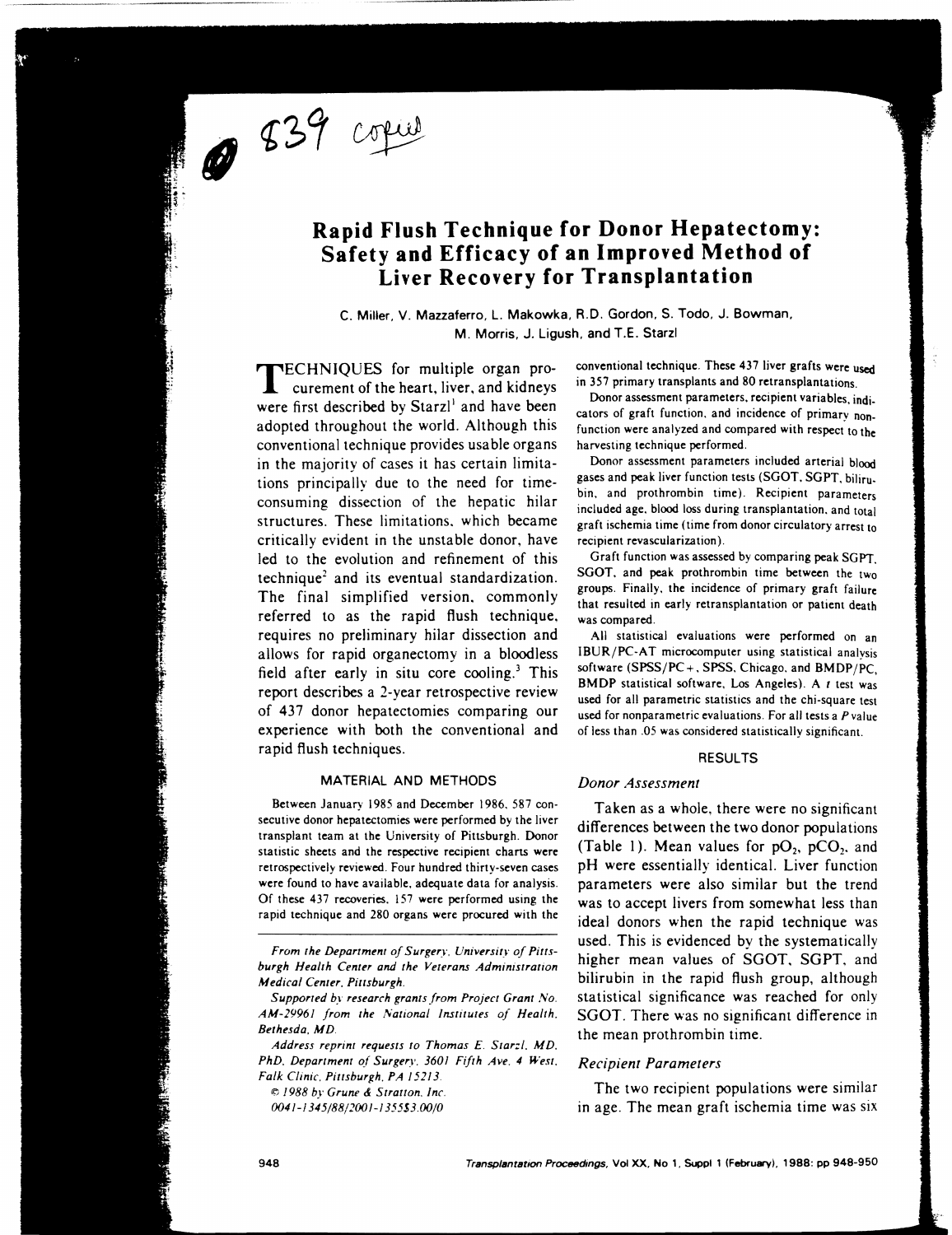#### RAPID FLUSH TECHNIQUE FOR DONOR HEPATECTOMY

|  | Table 1. Donor Variables |
|--|--------------------------|
|  |                          |

| $Mean = SD$      | Rapid        | Conventional   | Р  |
|------------------|--------------|----------------|----|
| Peak SGOT        | $93 - 87$    | $75 - 84$      | 04 |
| Peak SGPT        | $58 - 72$    | $49 - 56$      | NS |
| Peak bilirubin   | $87 - 53$    | 82 - 86        | NS |
| Prothrombin time | $13.3 + 1.8$ | $13.4 \pm 2.0$ | NS |
| pО,              | $134 + 90$   | $149 \pm 94$   | NS |
| pCO,             | $33 + 12$    | $30 - 8$       | NS |
| pН               | $7.4 - 0.1$  | $7.4 - 0.5$    | NS |

hours in the conventional group and 5.6 hours when the rapid technique was used. Although this was a statistically significant difference, its biologic significance is unclear. Blood loss was recorded in blood volumes for pediatric cases and in liters for adults. There was no significant difference in total blood loss in either adult or pediatric groups. These results (Table 2), taken as a whole, illustrate little if any difference in the recipient populations receiving the liver grafts.

## Graft Outcome

The grafts procured with the rapid flush technique had superior function compared to those harvested conventionally (Table 3). The peak SGOT was significantly lower in the rapid flush group and there was a strong tendency for lower peak SGPT levels as well. The mean peak prothrombin times were similar in both groups.

Most importantly, the organs procured with the rapid technique had a primary graft failure rate only  $2/3$  times as great as that of conventionally harvested grafts  $(6.4\% \nu 9.6\%)$  $(Table 4).$ 

## **DISCUSSION**

With the increasing success of renal and extrarenal transplantation in the 1980s, the need for maximal organ use from every potential donor is obvious. The surgical principles of atraumatic dissection and in situ core cooling of the multiorgan donor have been well described and have become conventional practice.<sup>1</sup>

Implicit in this conventional technique, however, are the lengthy preliminary dissections of hepatic and renal hilar structures. This dissection has distinct disadvantages. During a lengthy dissection and mobilization there can be inadvertent periods of ischemia caused by temporary vascular occlusion or vasospasm. In unstable donors, this tedious approach is dangerous and may irreversibly damage an organ or preclude its use entirely. Secondly, the conventional practice can be a constant annoyance to cardiac procurement teams simply due to the waiting time imposed on them.

As experience was gained in harvesting organs from unstable donors, the rapid flush technique evolved as a technique used by the most experienced surgeons<sup>2</sup> and was finally standardized for routine employment.<sup>3</sup> The principles of the rapid technique differed from the conventional in that no preliminary dissec-

| i able 2.  Kecipient Parameters |                 |           |  |  |
|---------------------------------|-----------------|-----------|--|--|
| Rapid                           | Conventional    | P         |  |  |
| $17.7 \pm 9.4$                  | $16.0 \pm 11.6$ | <b>NS</b> |  |  |
| $5.6 \pm 1.3$                   | $6.0 \pm 1.4$   | .02       |  |  |
|                                 |                 |           |  |  |
| $3.9 \pm 2.3$                   | $4.5 \pm 5$     | NS        |  |  |
| $8.9 \pm 21.1$                  | $9.6 \pm 10.2$  | NS        |  |  |
|                                 |                 |           |  |  |

#### Table 3. Graft Performance Variables

| Mean $\pm$ SD          | Rapid             | Conventional      |     |
|------------------------|-------------------|-------------------|-----|
| Peak recipient SGOT    | $1.396 \pm 1.585$ | $1.846 \pm 2.100$ | .02 |
| Peak recipient SGPT    | $912 \pm 926$     | $1.132 \pm 1.367$ | .08 |
| Peak recipient protime | $18.6 \pm 6.9$    | $18.9 + 7.4$      | NS  |

blood biliruneters i total rest to

GPT.  $:$  two iilure ieath

 $n$  an

alvsis  $/PC$ . was  $:$  test alue tt.

> ons ind ion end.  $13n$  $\vee$ as -:lly  $nd$ gh 1ly in

ant

 $a$ r  $\mathbf{X}$ 

50